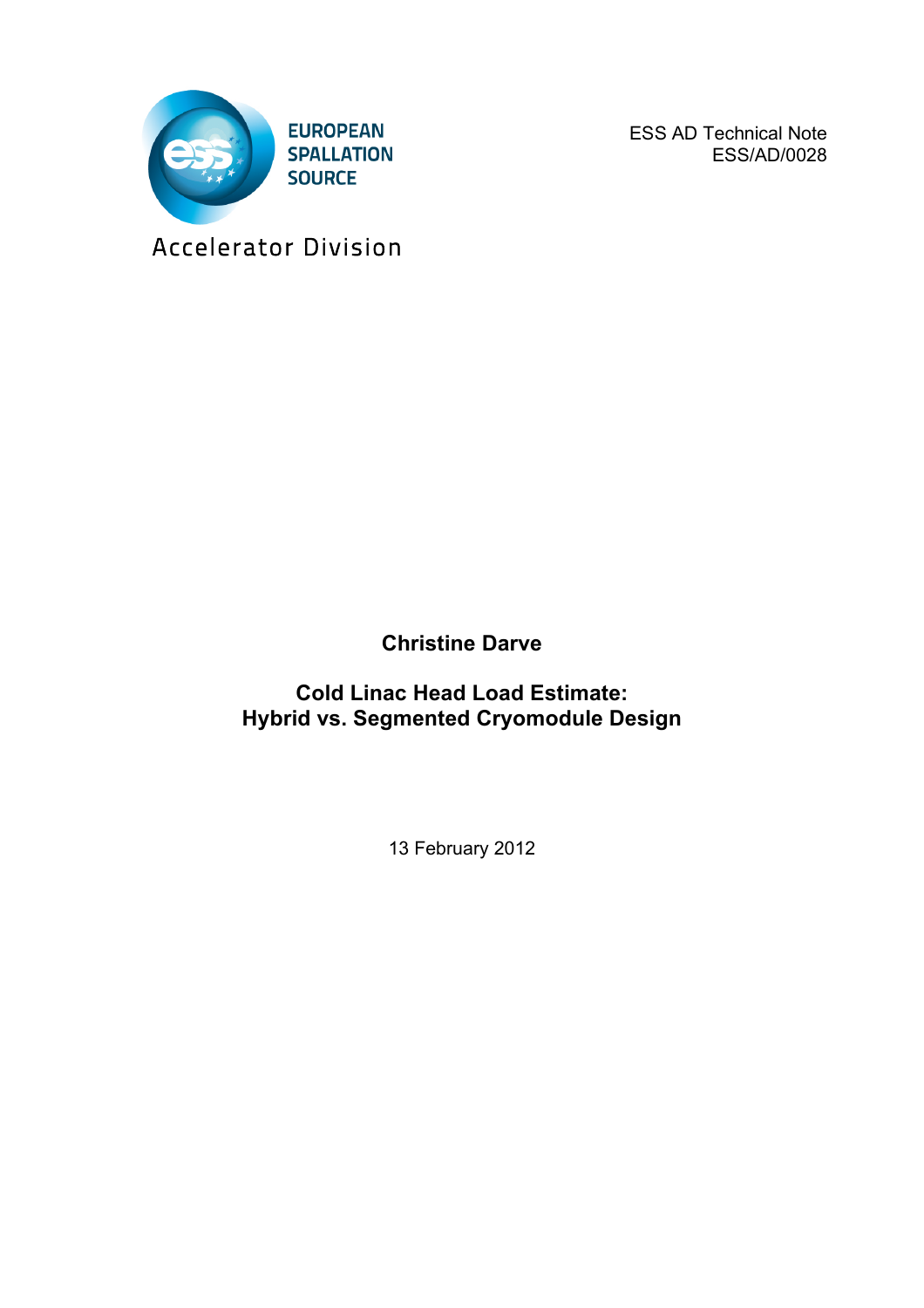

# Cold Linac Heat Load estimate: Hybrid vs Segmented Cryomodule Design

Christine Darve

13 February 2012

## **SCOPE**

The aims of this Technical Note are:

- 1) to compare heat loads of the segmented design with warm corrector magnets and the hybrid design;
- 2) to assess the cold linac heat load in order to estimate the necessary capacity of the linac cryoplant.

#### **COLD LINAC HEAT LOAD CALCULATION**

#### **Introduction and Assumptions**

The complete length of the cold linac is taken into account. The cold linac and cryomodule breakdown structures are following the baseline 2011\_11\_23, which is described in the Conceptual Design Report [1].

Both spoke resonator cryomodules and elliptical cavity cryomodules are taken into account in the calculations. The number of components is based on the CDR description [1].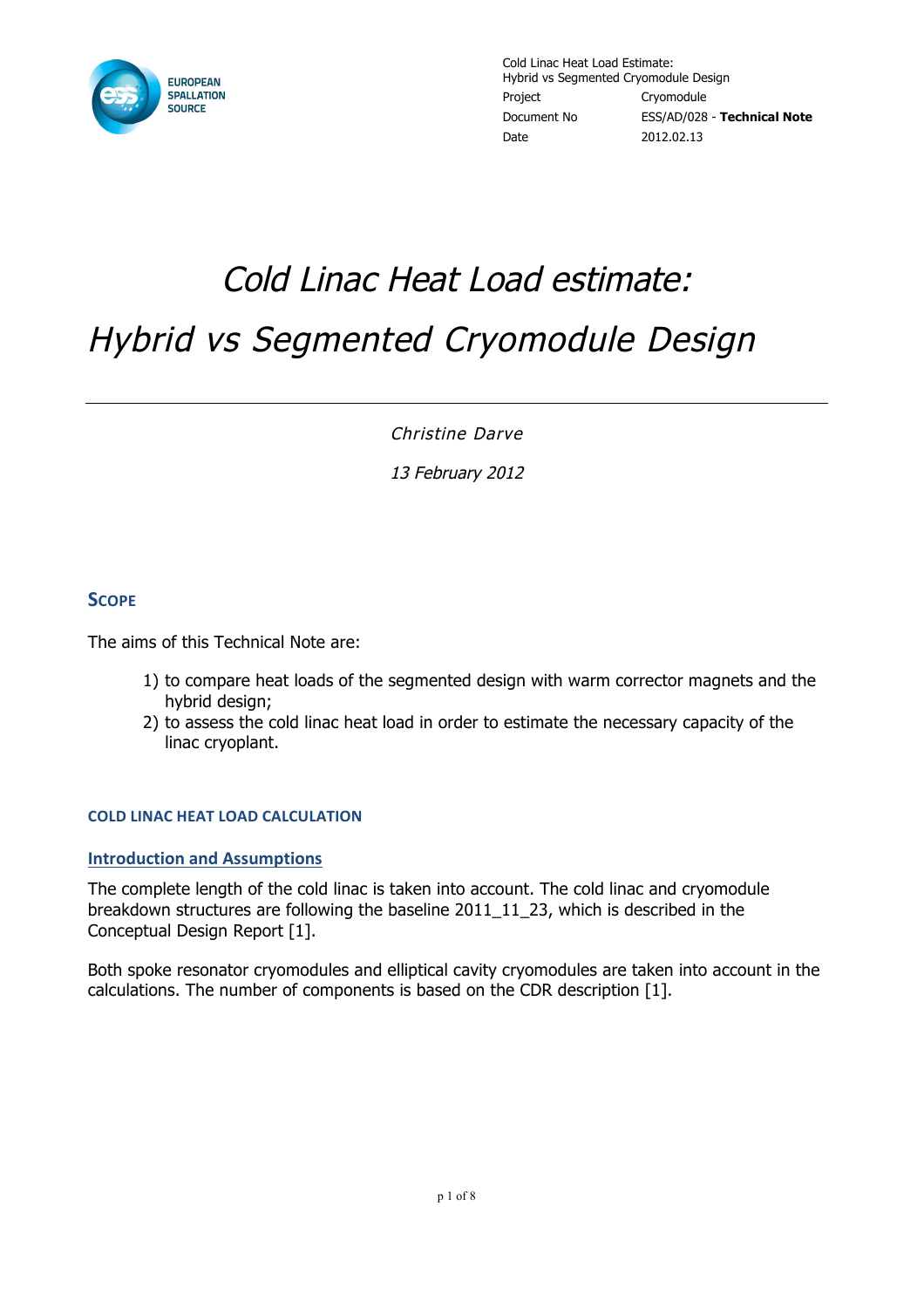

Cold Linac Heat Load Estimate: Hybrid vs Segmented Cryomodule Design Project Cryomodule Document No ESS/AD/028 - **Technical Note** Date 2012.02.13



Figure 1: Cryomodule Breakdown Structure and Interfaces

Table 1 summarizes the active components and cryomodule environment, which are taken into account in our calculation.

| Quantity                  | <b>Unit</b> | <b>Value</b> | <b>Reference</b> |
|---------------------------|-------------|--------------|------------------|
| Beam loss                 | W/m         |              | $[2]$            |
| Dynamic - Spoke Resonator | W/cavity    |              | $[3]$            |
| Dynamic - Medium Beta     | W/cavity    |              | [4]              |
| Dynamic - High Beta       | W/cavity    | 5.2          | [4]              |

Table 1: Assumptions used in the calculation of the heat load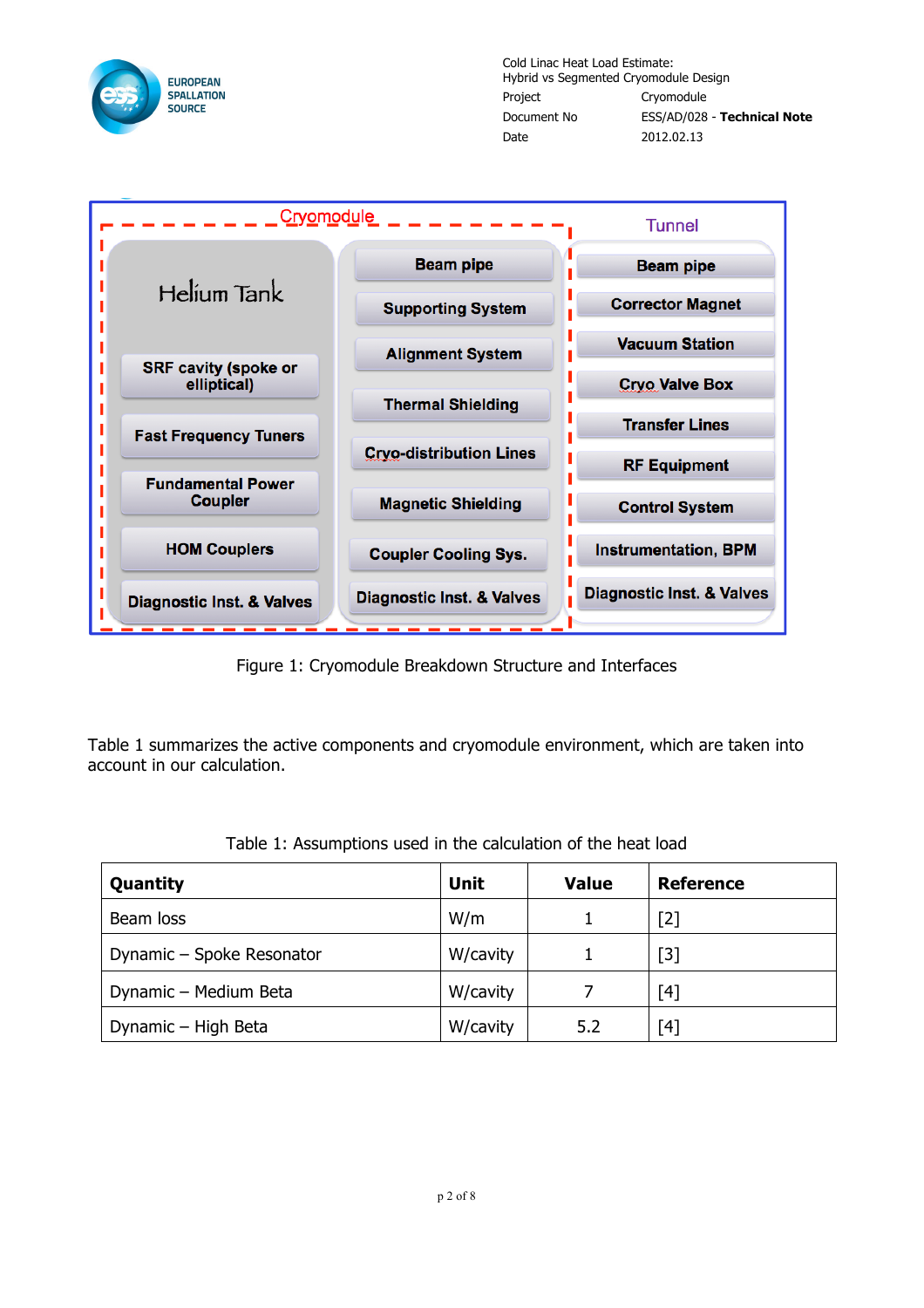

Cold Linac Heat Load Estimate: Hybrid vs Segmented Cryomodule Design Project Cryomodule Document No ESS/AD/028 - **Technical Note** Date 2012.02.13

| Static - Supporting system                  | W/m              |              | $[5]$ |
|---------------------------------------------|------------------|--------------|-------|
| 80 K                                        |                  | 0.8          |       |
| 20 K                                        |                  | 0.07         |       |
| 2K                                          |                  | 0.02         |       |
| Static - Radiation                          | W/m <sup>2</sup> |              | $[5]$ |
| 80 K                                        |                  | 1.2          |       |
| 20 K                                        |                  | 0.1          |       |
| 2K                                          |                  | 0.05         |       |
| Static- Warm to cold transition/End effects | W/end            |              | [6]   |
| 80 K                                        |                  | 0.7          |       |
| 20 K                                        |                  | 0.09         |       |
| 2K                                          |                  | $\mathbf{1}$ |       |
| Static Coupler spoke                        | W/cavity         | 1.8          | $[3]$ |
| <b>Static Coupler</b>                       | W/cavity         |              | $[4]$ |
| High beta                                   |                  | 3.6          |       |
| Medium beta                                 |                  | 3            |       |
| <b>Static Instrumentation Cable</b>         | W/CM             |              | [6]   |
| 80 K                                        |                  | 12.7         |       |
| 20K                                         |                  | 5.9          |       |
| $2K$                                        |                  | 0.07         |       |
| HOM contribution                            | W/CM             |              | $[6]$ |
| 80 K                                        |                  | 69           |       |
| 20 K                                        |                  | 25           |       |
| $2K$                                        |                  | 0.35         |       |
| Carnot efficiency                           |                  | 0.3          |       |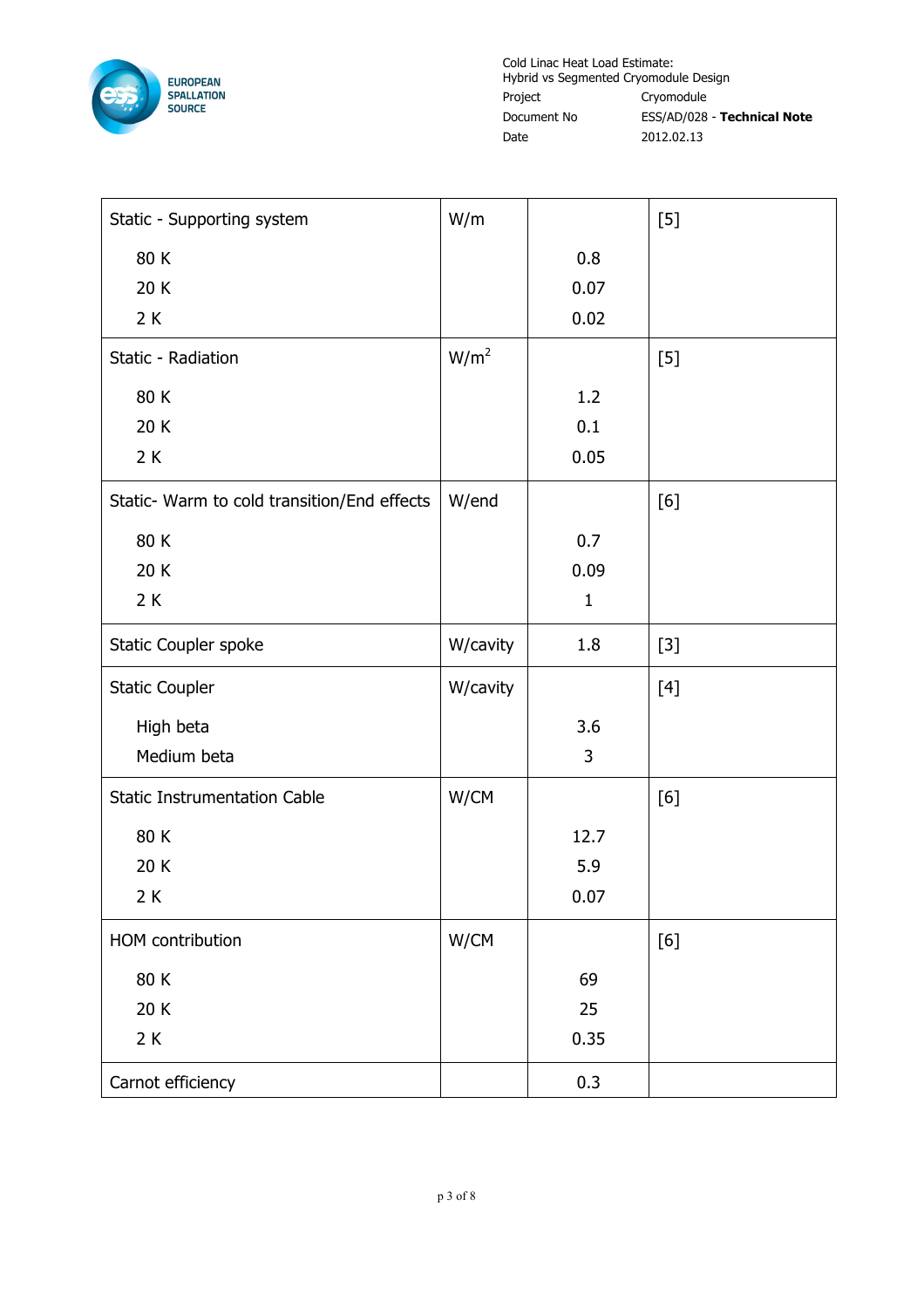

In the calculations, it is worth noting that:

- the segmented configuration using cold corrector magnets inside the cryomodules is not taken into account in this document;
- for the segmented configuration with warm corrector magnets, we have removed the heat deposited to the 2 K temperature level for the length of the magnets;
- the beam induced value of 1 W/m is a conservative value used by SNS and similar projects [2];
- since the design of the cryostat which is housing the helium tank and the cavity supporting system is not yet defined, the calculations have been based on bestguesses and empirical results from other installations [3-8]. We assume that even if no physical thermal shielding is used at the 20 K temperature level, a thermal sinking of the supporting system, the thermal shielding, the warm to cold transition and the instrumentation (diagnostic) will be available at the 20 K and 80 K temperature levels;
- the static heat load is composed of the contribution, of the thermal shielding system, the supporting system, the tuner, the power coupler, the warm to cold transitions and the instrumentation (for diagnostic) cables;
- the dynamic heat loads for the spoke resonators, medium beta and high beta elliptical cavities are based on IPNO and CEA input [3-4];
- the HOM heat loads used in the calculations are based on Project X HOM design [6]. These values can be very different from the future ESS HOM ones.

The heat transfers considered are thermal radiation, solid conduction and conduction in residual gas. Figure 2 shows the heat transfer flow scheme between cryomodule components.



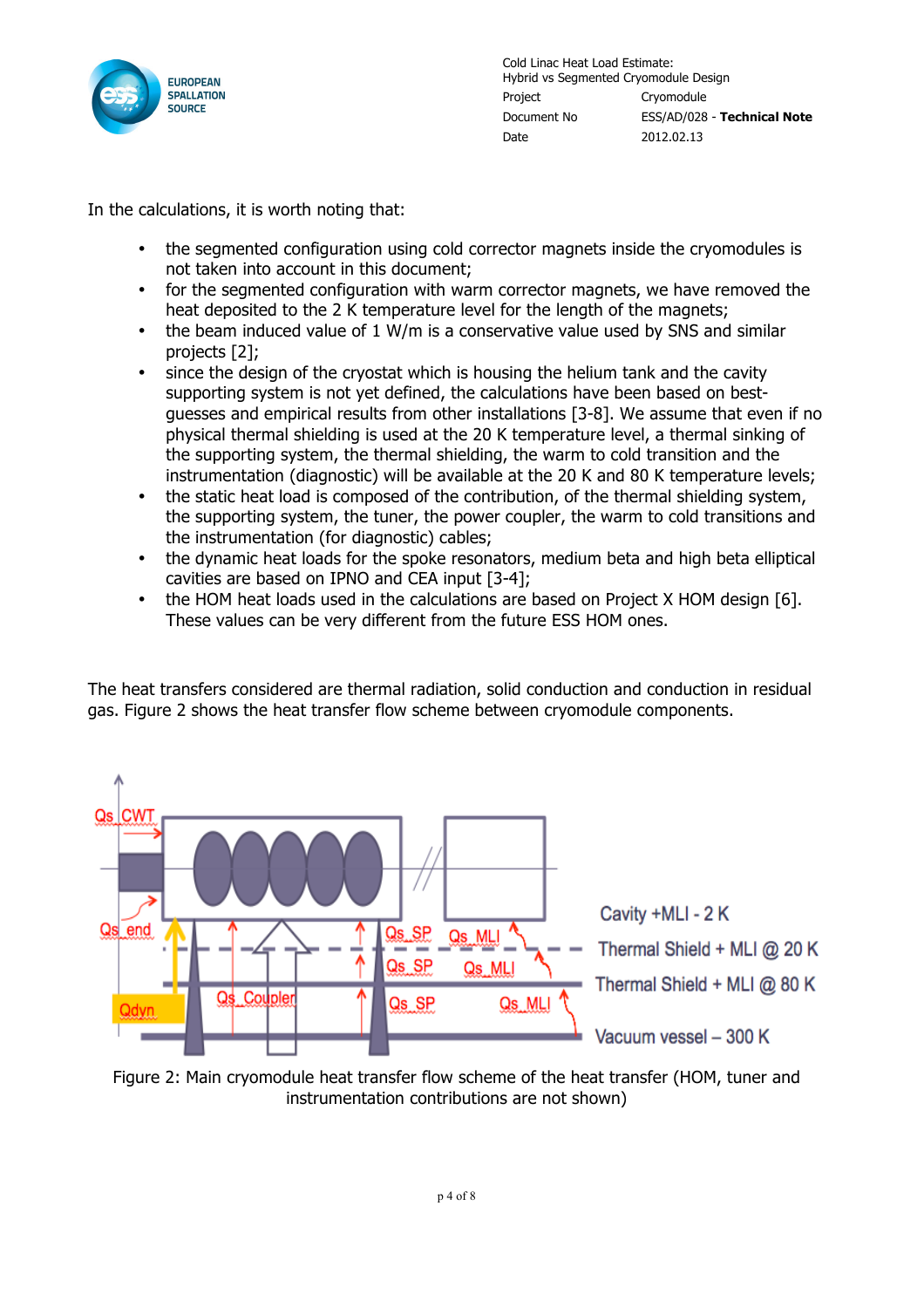

Cold Linac Heat Load Estimate: Hybrid vs Segmented Cryomodule Design Project Cryomodule Document No ESS/AD/028 - **Technical Note** Date 2012.02.13

### **Results**

Using the heat transfer scheme shown in Figure 2 and the list of components listed in Table 1 and Figure 1, the heat load has been calculated at the different temperature levels. Results are listed in Table 2 and Table 3, for the Hybrid and Segmented design, respectively.

Table 2: Heat load distribution for the cold linac - Hybrid Design

| <b>Hybrid</b><br>Heat Load (W) | Radiation | Supp.<br>system | Coupler | End<br>effect | Inst.<br>Cable | <b>HOM</b> | Qstatic | Qbeam | Qdyn | Total |
|--------------------------------|-----------|-----------------|---------|---------------|----------------|------------|---------|-------|------|-------|
| 80 K                           | 1157      | 880             |         | 0             | 610            | 3313       | 5960    |       |      |       |
| 20 K                           | 83        | 77              |         | 0             | 283            | 288        | 731     |       |      |       |
| 2 K                            | 24        | 10              | 660     | 0             | 3.4            | 17         | 714.4   | 368   | 1067 |       |
| Eq. $4.5 K$                    |           |                 |         |               |                |            | 2024    | 835   | 2422 | 5281  |

Table 3: Heat load distribution for the cold linac - Segmented Design

| Segmented<br>Heat Load (W) | Radiation | Supp.<br>system | Coupler | End<br>effect | Inst.Ca<br>ble | <b>HOM</b> | <b>Qstatic</b> | Qbeam | Qdyn | <b>Total</b> |
|----------------------------|-----------|-----------------|---------|---------------|----------------|------------|----------------|-------|------|--------------|
| 80 K                       | 926       | 880             |         | 70            | 610            | 3313       | 5799           |       |      |              |
| 20 K                       |           | 77              |         | 90            | 283            | 288        | 738            |       |      |              |
| 2 K                        | 14        | 10              | 660     | 96            | 3.4            | 17         | 800.4          | 293   | 1067 |              |
| Eq. $4.5 K$                |           |                 |         |               |                |            | 2229           | 666   | 2422 | 5316         |

Figures 2a and 2b are showing the distribution of the heat load for the Segmented and Hybrid designs, respectively.

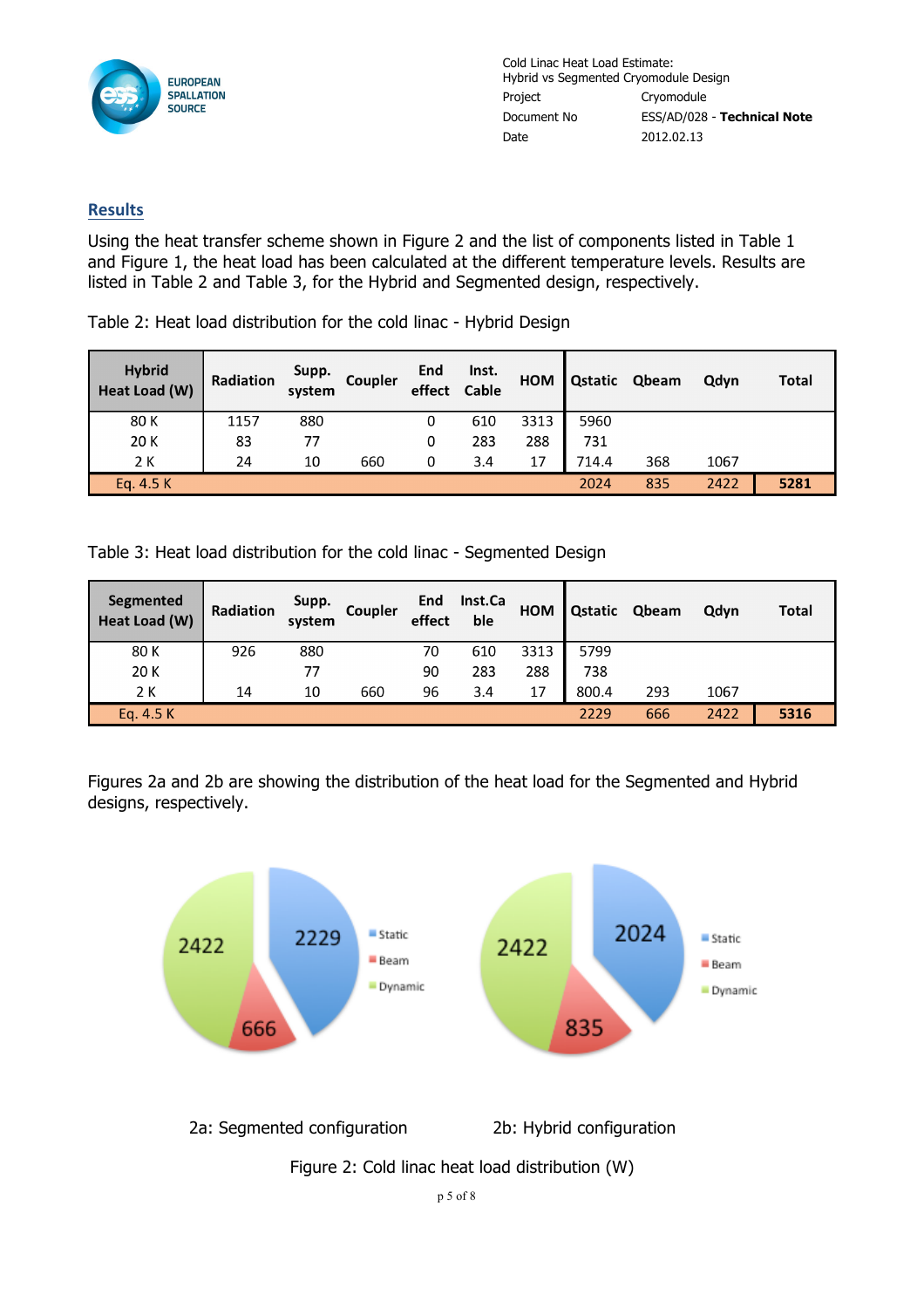

Heat Load estimate: Hybrid vs Segmented Cryomodule Design Project Cryomodule Document No ESS/AD/028 - **Technical Note** Date 2012.02.13

## **OBSERVATIONS**

#### **Summary of the calculations**

This Technical Note lists the bottom up calculations of the heat loads at the different operational temperatures of the cryomodules.

Relative heat load comparisons clearly show that there is no advantage in choosing a hybrid design, especially since choosing the segmented design results in a reduced length of the cold section. The overall capacity difference is less than 7%.

The resulting heat load of 5.3 kW at 4.5 K could be used if we assess an adequate capacity margin for the cryoplant. Useful examples of the overcapacity and uncertainly coefficient can be found at [7]. At this early stage of the ESS project, we recommend a safety margin of 2 to cope with unknowns in the cryomodule conceptual design and machine configuration.

#### Load distribution:

If we are considering the thermal budget distribution for a given layout [1], we notice that more than 42 % is due to static heat load contribution, which is largely dominated by the power coupler (approximately 1.5 kWatt at 4.5 K).

 $\rightarrow$  We suggest confirming the assumptions of the power coupler's static heat load using experimental data (value may be closer to 1 Watt/coupler).

#### **Load due to beam losses**

Using the given assumptions (distances and layout from the CDR), the heat load from the beam represents more than 13 % of the total.

 $\rightarrow$  The beam loss assumption of 1 W/m needs to be refined by a detailed neutronic calculation.

#### **CONCLUSIONS**

Those calculations need to be completed when a conceptual design of the cryomodules and the cold linac will be available. In the meantime, this report permits to refine the initial heat load analysis [9].

This note is used to complete ESS AD Technical Note 0029 [10].

6

www.esss.se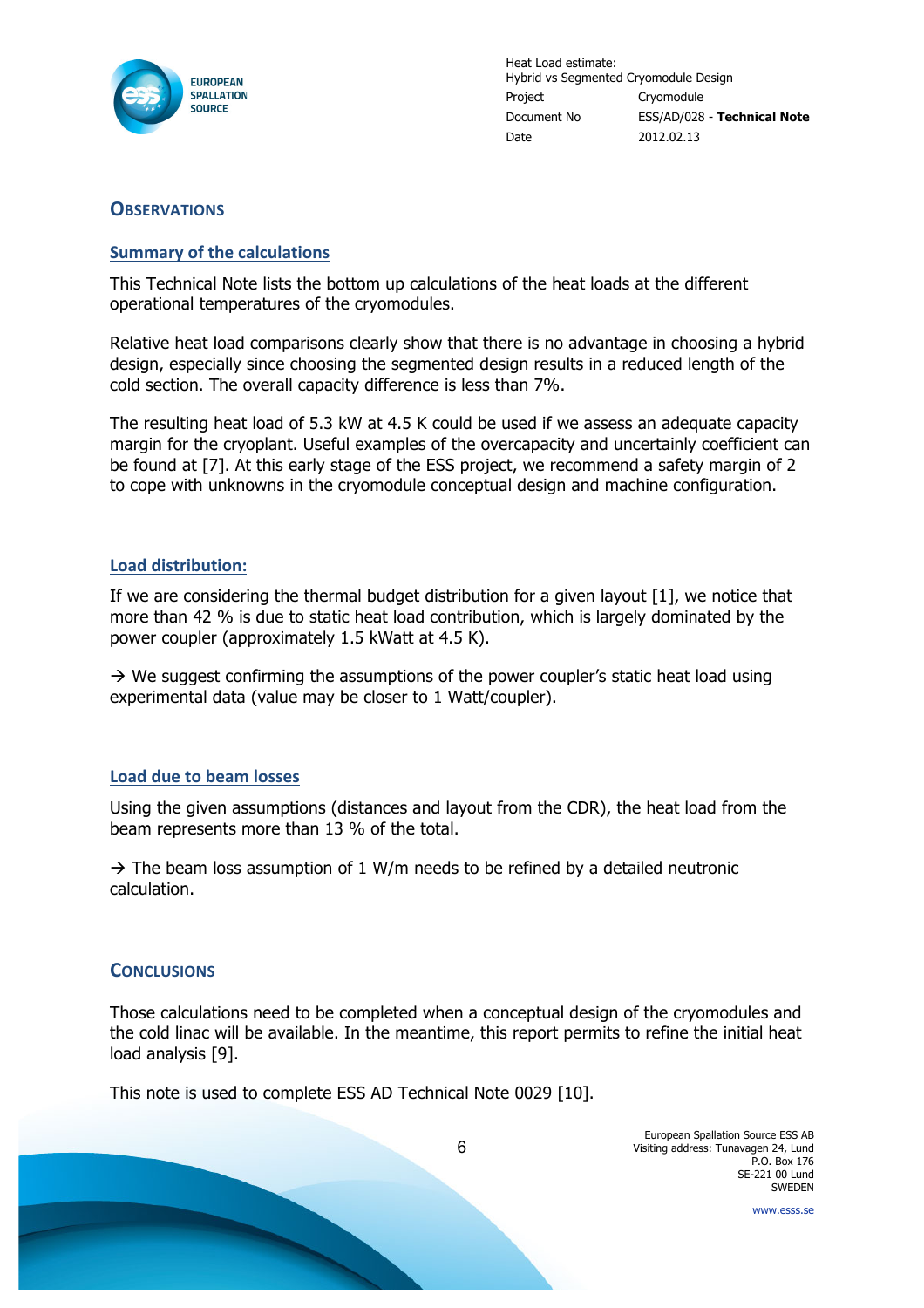

Heat Load estimate: Hybrid vs Segmented Cryomodule Design Project Cryomodule Document No ESS/AD/028 - **Technical Note** Date 2012.02.13

As side conclusions, since the static heat load due to the fundamental power coupler is not negligible in the total heat load distribution, we suggest to perform additional measurements. Furthermore, as the heat deposited by the beam is significant, more precise neutronic calculations are needed.

#### **REFERENCES**

- [1] "ESS Conceptual Design Report", edited by Steve Peggs, 2012-02-13.
- [2] "Estimation of Residual Dose Rate and Beam Loss Limits in the ESS Linac", by L. Tchelidze and J. Stovall, ESS/AD/0026.
- [3] Private conversation with Sebastien Bousson, WP4 leader.
- [4] Private conversation with Guillaume Devanz, WP5 leader.
- [5] "Thermal PerformanceMeasurements on a 10-meter long Dipole Prototype Cryostat (CTM2), by C. Darve et al., CERN-LHC Project Note 112.
- [6] "Cryomodules Heat Load Estimates Converted to 4.5 K Equivalent Cooling Power" by Tom Peterson, TTC meeting, Beijing, 2011-12-6.
- [7] "Cryogenic Heat Load and Refrigeration Capacity Managements at the LHC", by S. Claudet et al.,CERN-LHC Project Report 1171.
- [8] "Spallation Neutron Source Cryomodules Heat Loads and Thermal Design", by E.F. Daly et al., ADVANCES IN CRYOGENIC ENGINEERING: Proceedings of the CEC, AIP Conf. Proc. 613, pp. 531-539, 2001-07-20.
- [9] "First Considerations for the Design of the ESS Cryo-Modules", by A. Ponton, ESS/AD/001.
- [10] "The ESS Cryomodule Design: Change towards a Segmented Linac", by W. Hees and C. Darve ESS/AD/0029.

www.esss.se